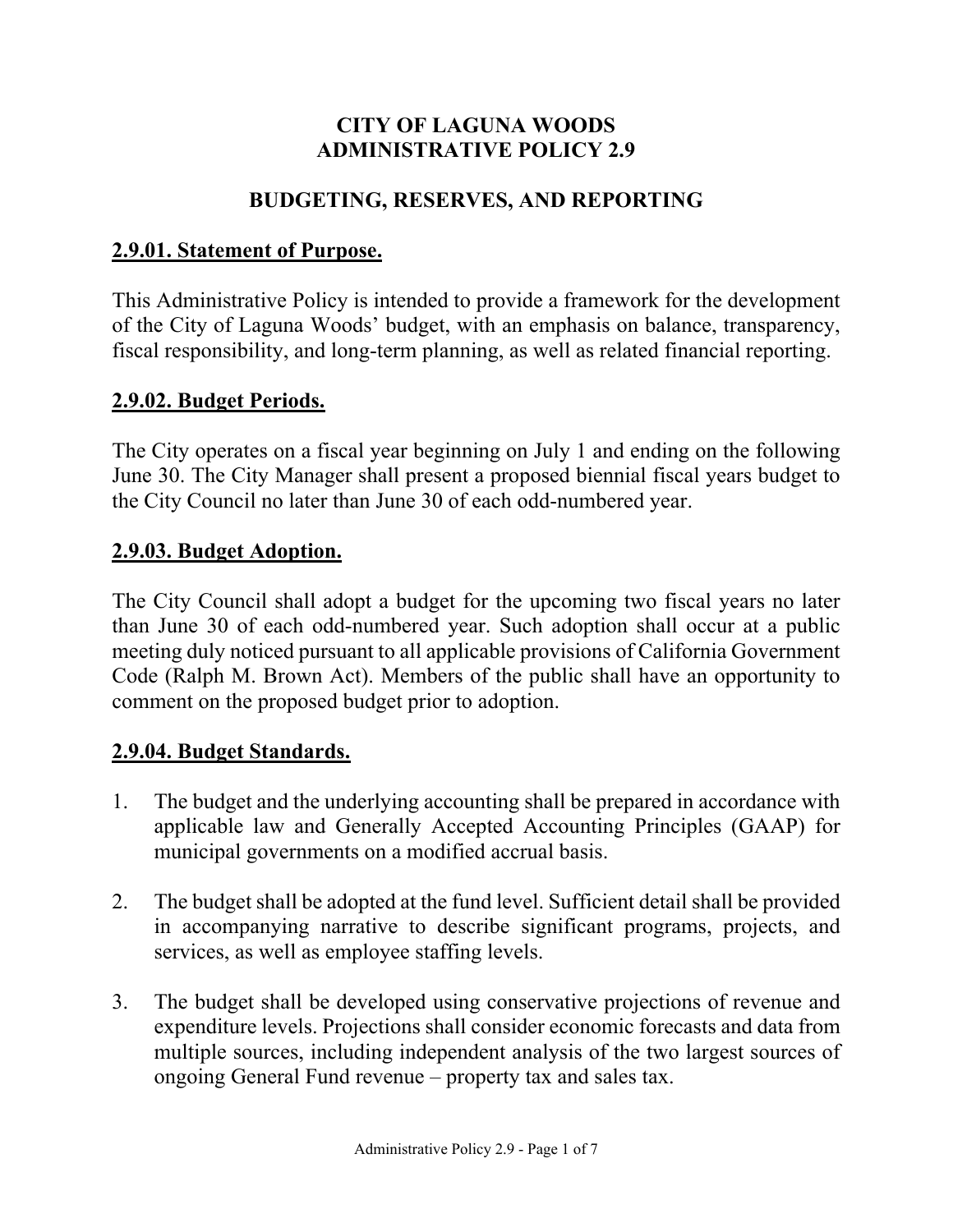- 4. The budget development process is intended to weigh competing requests for City resources within anticipated fiscal constraints. Notwithstanding emergency needs and circumstances that may dictate otherwise, requests for new, ongoing programs made outside of the budget development process are discouraged.
- 5. Current fiscal year revenues should fund current fiscal year expenditures. Use of the unassigned General Fund balance should be limited to one-time projects, capital improvement projects, the payment of long-term liabilities for periods beyond the current fiscal year, and emergency expenditures.
- 6. Unless specifically restricted by law, GAAP, a funding source, or an agreement, revenues shall be deposited in the General Fund and allocated in accordance with this Administrative Policy. Restricted revenues shall be deposited and allocated as required, including in a manner that ensures that revenues are spent and/or obligated for eligible purposes within required timeframes.
- 7. Grant funds are often distributed on a reimbursement basis, meaning that the City is required to make expenditures in advance of receiving the offsetting revenue. The unassigned General Fund balance may be used to make temporary "loans" to grant-funded programs, projects, and services until reimbursements are received. Such temporary "loans" are not reflected in the budget.
- 8. In order to assist with the long-term development of funding for major capital improvement projects on public property, an 11-year Capital Improvement Program (CIP) for "major capital improvements projects" shall be adopted as a part of each budget. To comply with Orange County Transportation Authority requirements for maintaining eligibility to receive Measure M2 (OC Go) funds, a CIP shall also be adopted at each fiscal year intervening biennial budget adoptions. The adoption of intervening CIPs may also necessitate amendment of adopted budgets. A "major capital improvement project" is any project that meets the definition of a "public project" in California Public Contracts Code Section 22002, including "construction, reconstruction, erection, alteration, renovation, improvement, demolition, and repair work" of facilities owned, leased, or operated by the City, as well as any non-minor "painting or repainting." Maintenance is not considered a public project. A "major capital improvement project" also includes pavement management work included in the City's 10-year Pavement Management Plan, work that is required to be included in the CIP for Measure M2 (OC Go) eligibility, and any other project so-designated by the City Council.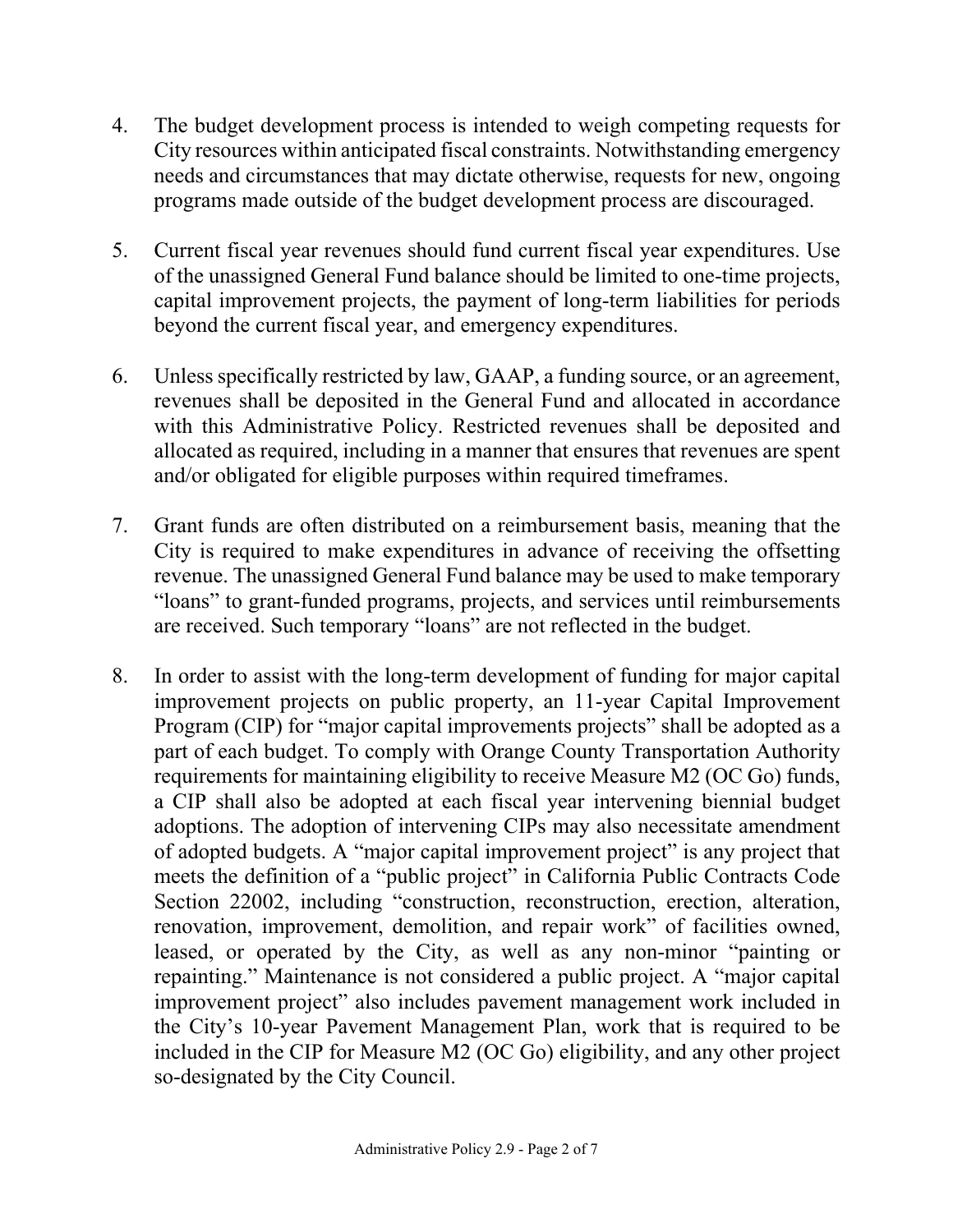- 9. While the first two years of the 11-year CIP are included in the budget, the City Council shall retain the ability to modify the CIP at its discretion and no funding commitment is created by the inclusion of unfunded projects or projects phased for future fiscal years.
- 10. With the exception of CIP and non-operating project budgets, which shall be automatically carried over until the project is completed, carryovers of budget appropriations between fiscal years require approval of the City Council. All carryovers of budget appropriations between fiscal years shall be finalized and all necessary accounting entries made within 60 days of the submission of each Annual Comprehensive Financial Report to the City Council. Once a CIP or non-operating project is completed, the balance remaining within the budget shall be automatically returned to the fund from which it originated.

# **2.9.05. Budget Adjustments.**

During fiscal years, circumstances may require adjustment of the appropriations established in the adopted budget. The City Manager is authorized to make budget adjustments within adopted fund-level appropriations, and may also reduce adopted fund-level appropriations, based on economic conditions or the needs of the City. Increases in adopted-fund level appropriations require City Council approval.

### **2.9.06. Reserves and Fund Balance.**

Reserves are a key component of fiscal responsibility and financial resilience. They provide the City with options for responding to unanticipated events and risk.

Reserves are set aside as a part of fund balance. The term "fund balance" is used to describe the net position of the General Fund and other governmental funds. There are five categories of fund balance recognized by the Governmental Accounting Standards Board: *nonspendable, restricted, committed, assigned, and unassigned.*  The committed, assigned, and unassigned categories are collectively known as "unrestricted fund balance." Unrestricted fund balance may be considered the financial resources that are available, or are capable of being made available, for periodic, unanticipated, and emergency needs, without limitation.

The City shall evaluate the adequacy of the overall target for committed and assigned reserves and individual targets by reserve category contained in this Administrative Policy at least as frequently as each biennial budget development process. In doing so, the City shall consider current and future risk and funding obligations that may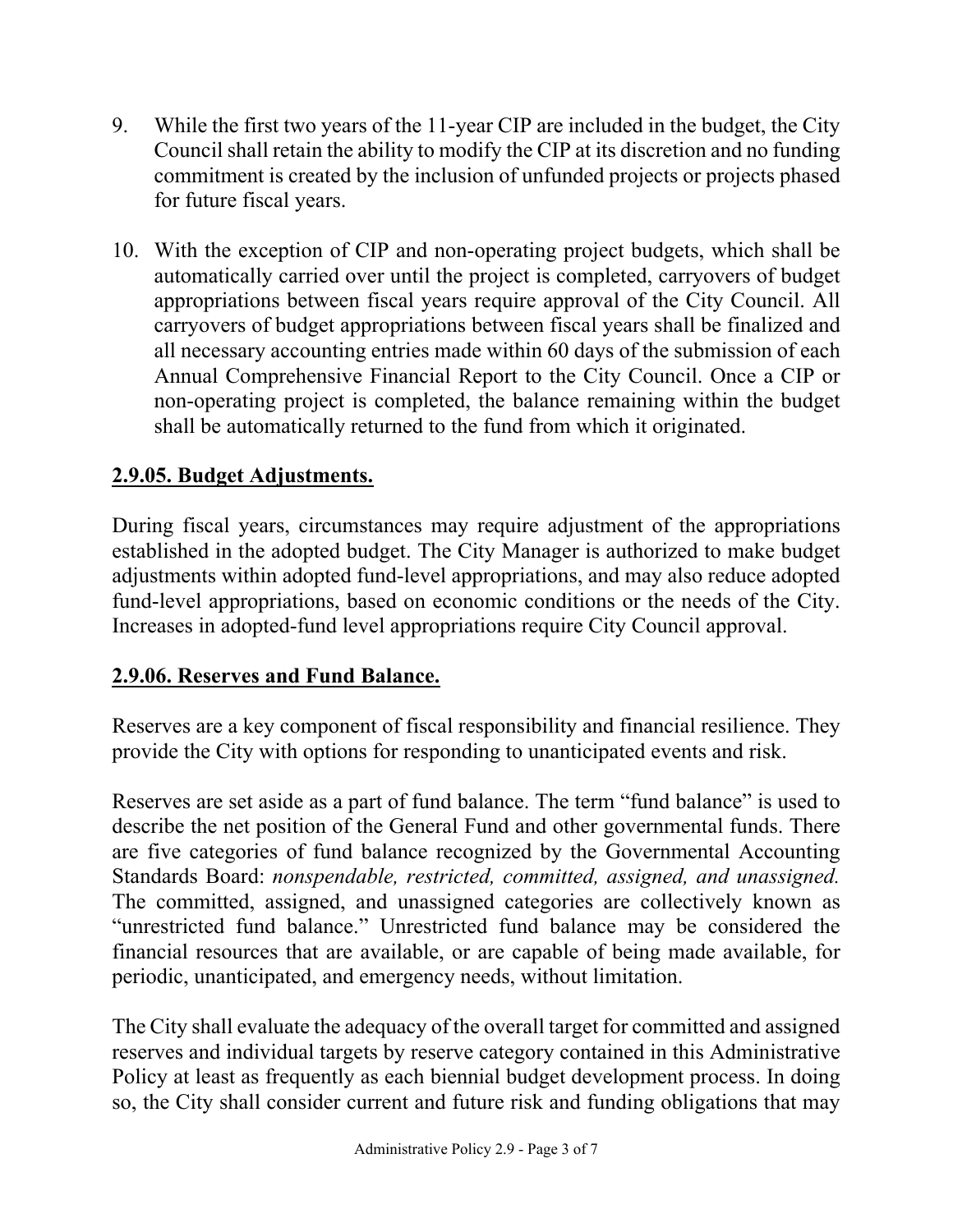impact reserve levels, as well as best practices established by the Government Finance Officers Association and other authoritative entities.

The time and method for replenishment of reserves shall be defined following use thereof, based on the category of reserve, reason required, amount used, and other relevant factors. The City shall strive to replenish reserve balances within three years of use. Funds for replenishment may be drawn from one-time revenues, excess revenues, year-end surpluses, reductions in appropriations, or other means deemed appropriate at the time reserve funds are used. A long-term perspective shall be considered when evaluating methods for replenishment.

#### Overall Target for Committed and Assigned Reserves

Based on risk assessment and long-term projection of potential reserve needs, the overall target for committed and assigned reserves shall be established in an amount equal to at least 50% of the adopted General Fund revenue budget at the beginning of each fiscal year (July 1), less any one-time revenues and non-operating revenues. Although annual revenues may fluctuate, they have historically been more stable than annual appropriations, allowing for greater consistency in committed and assigned reserve calculations year-over-year. The fund balance equal to the overall target for committed and assigned reserves shall be allocated first to other committed and assigned reserves and then to the General Fund Contingency Fund.

#### Committed and Assigned Reserves

### *Paid Leave Contingency Reserve*

The City shall maintain a Paid Leave Contingency Reserve with an annual target equal to projected accrued paid leave balances at the end of each fiscal year (June 30), in accordance with the City's paid leave policies and obligations. An estimate of the annual target shall be adopted as a part of the City's budget and finalized by City Council action after fiscal-year-end calculations are available. The City Manager is authorized to make expenditures from the Paid Leave Contingency Reserve in amounts necessary to comply with the City's paid leave policies and obligations (e.g., the payment of accrued paid leave upon an employee's separation from the City). The Administrative Services Director/City Treasurer shall notify the City Council of all expenditures made from the Paid Leave Contingency Reserve as a part of the quarterly budget reporting described in Section 2.9.09.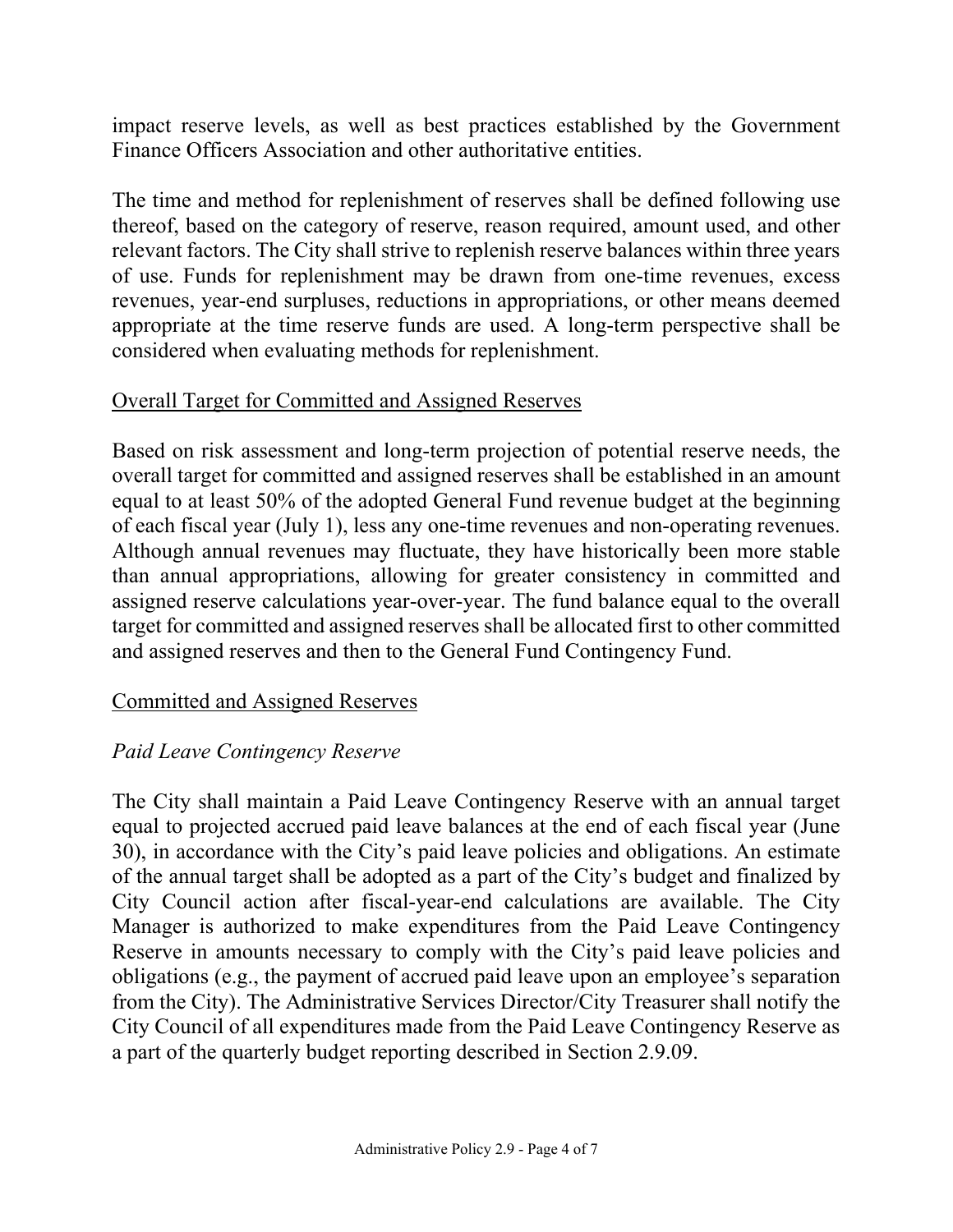### *Self-Insurance Contingency Reserve*

The City shall maintain a Self-Insurance Contingency Reserve for liability and workers' compensation claim settlements not covered by insurance policies. In developing the annual target for this reserve, the City shall consider its five-year claims settlement history, the status of any pending claims, and any reasonably anticipated future claims activity. The City Manager is authorized to make expenditures from the Self-Insurance Contingency Reserve of up to \$50,000 per individual claim settlement. The Administrative Services Director/City Treasurer shall notify the City Council of all expenditures made from the Self-Insurance Contingency Reserve as a part of the quarterly budget reporting described in Section 2.9.09. Expenditures from the Self-Insurance Contingency Reserve in excess of \$50,000 per individual claim settlement require approval of the City Council.

#### *General Contingency Reserve*

The City shall maintain a General Contingency Reserve for economic uncertainty, operating contingencies, and emergencies caused by calamitous events. This reserve shall be established, annually, in an amount not less than the current overall target for total reserves less the amounts set aside for other reserves. Expenditures from the General Contingency Reserve require City Council approval.

#### Unassigned General Fund Balance

In addition to committed and assigned reserves, unassigned General Fund balance is available for any governmental purpose and can be appropriated upon direction from the City Council. Use of the unassigned General Fund balance should be limited to one-time projects, capital improvement projects, the payment of long-term liabilities for periods beyond the current fiscal year, and emergency expenditures.

### **2.9.07. Unfunded Accrued Liability for Retirement Plans.**

The City shall maintain an irrevocable Internal Revenue Code Section 115 trust fund to prefund employer contributions to California Public Employees' Retirement System (CalPERS) pension plans.

The City shall consider making lump sum payments to reduce unfunded accrued liability for CalPERS pension plans at least as frequently as each biennial budget development process. The City shall strive to maintain an at least 80% funded level for all CalPERS pension plans.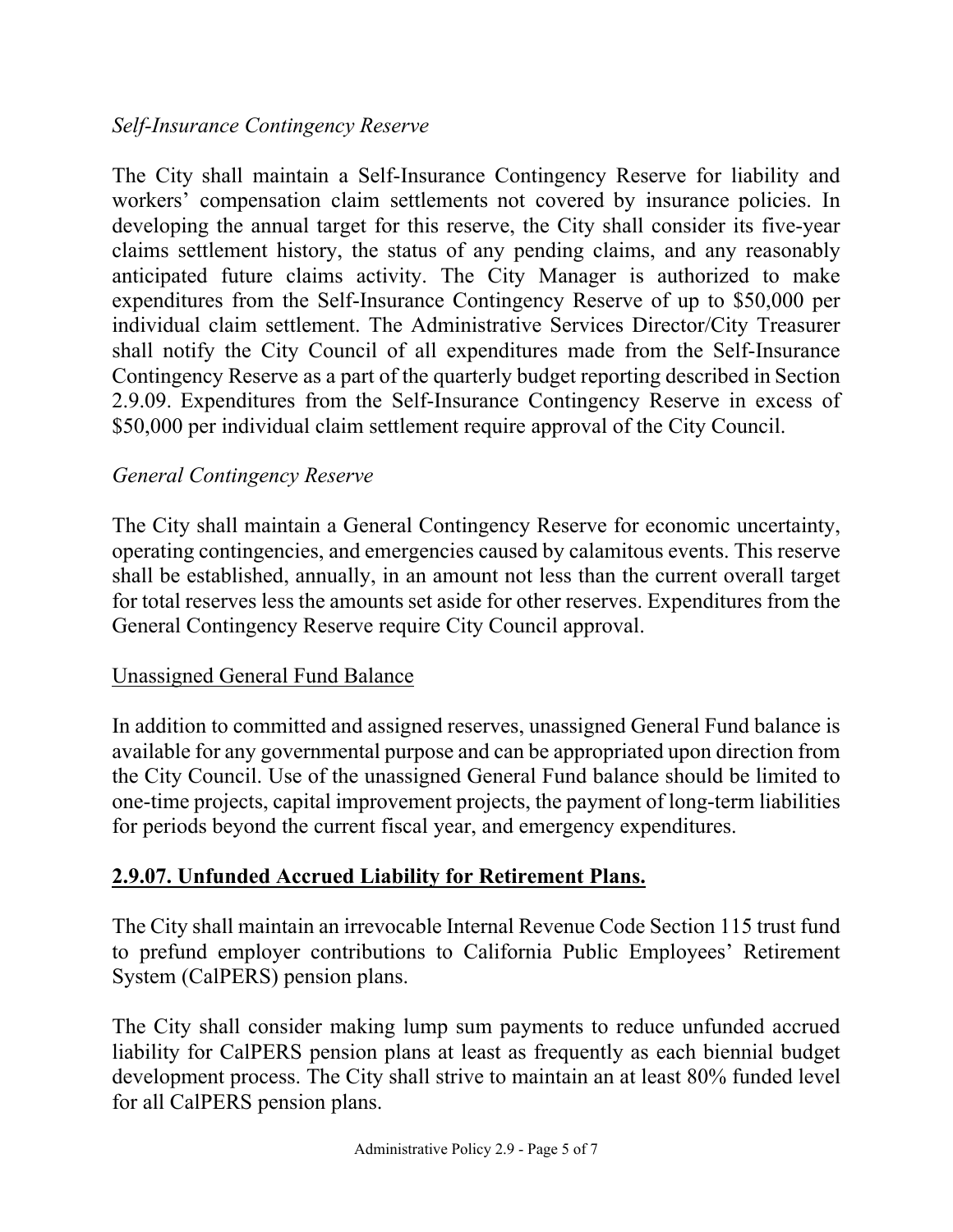# **2.9.08. Other Post-Employment Benefits Trust Fund.**

The City shall maintain an irrevocable Internal Revenue Code Section 115 trust fund to prefund other post-employment benefit (OPEB) liability incurred as a result of state-mandated retiree medical obligations. The City shall strive to maintain an at least 80% prefunding level calculated at least as frequently as CalPERS requires employers to prepare actuarial valuations of OPEB liability for participation in the California Employers' Retiree Benefit Trust Fund. Contributions to the OPEB Trust Fund require approval of the City Council. Expenditures from the OPEB Trust Fund shall be made in a manner approved by the City Council.

## **2.9.09. Reporting.**

- 1. The Administrative Services Director/City Treasurer shall prepare and submit an Annual Comprehensive Financial Report (ACFR) with each of the sections prescribed by GASB, including an independent audit performed by a qualified firm, to the City Council within eight months of the end of each fiscal year. The City shall strive for submission of the ACFR to the City Council within six months of the end of each fiscal year and an unqualified audit opinion.
- 2. The Administrative Services Director/City Treasurer shall prepare and submit a quarterly budget report to the City Council within 60 days of the end of each quarter. The report shall include actual year-to-date revenues and expenditures by fund; information regarding any change in revenue projections or anticipated expenditures that is likely to impact the ability to carry out budgeted activities; and, notification of all expenditures made from the Paid Leave Contingency Fund and Self-Insurance Contingency Fund during the subject quarter.
- 3. The Administrative Services Director/City Treasurer shall prepare and submit a monthly investment report to the City Council within 30 days of the end of each month. The report shall include the information specified in Section 2.2.17 of Administrative Policy 2.2.
- 4. The City Council may request additional or supplemental budget, investment, or financial reports at any time by providing direction to the City Manager.

## **2.9.10. Relationship to Federal and State Laws.**

Where federal or state laws are more restrictive than or contradict this Administrative Policy, such laws shall take precedence. Where this Administrative Policy is more